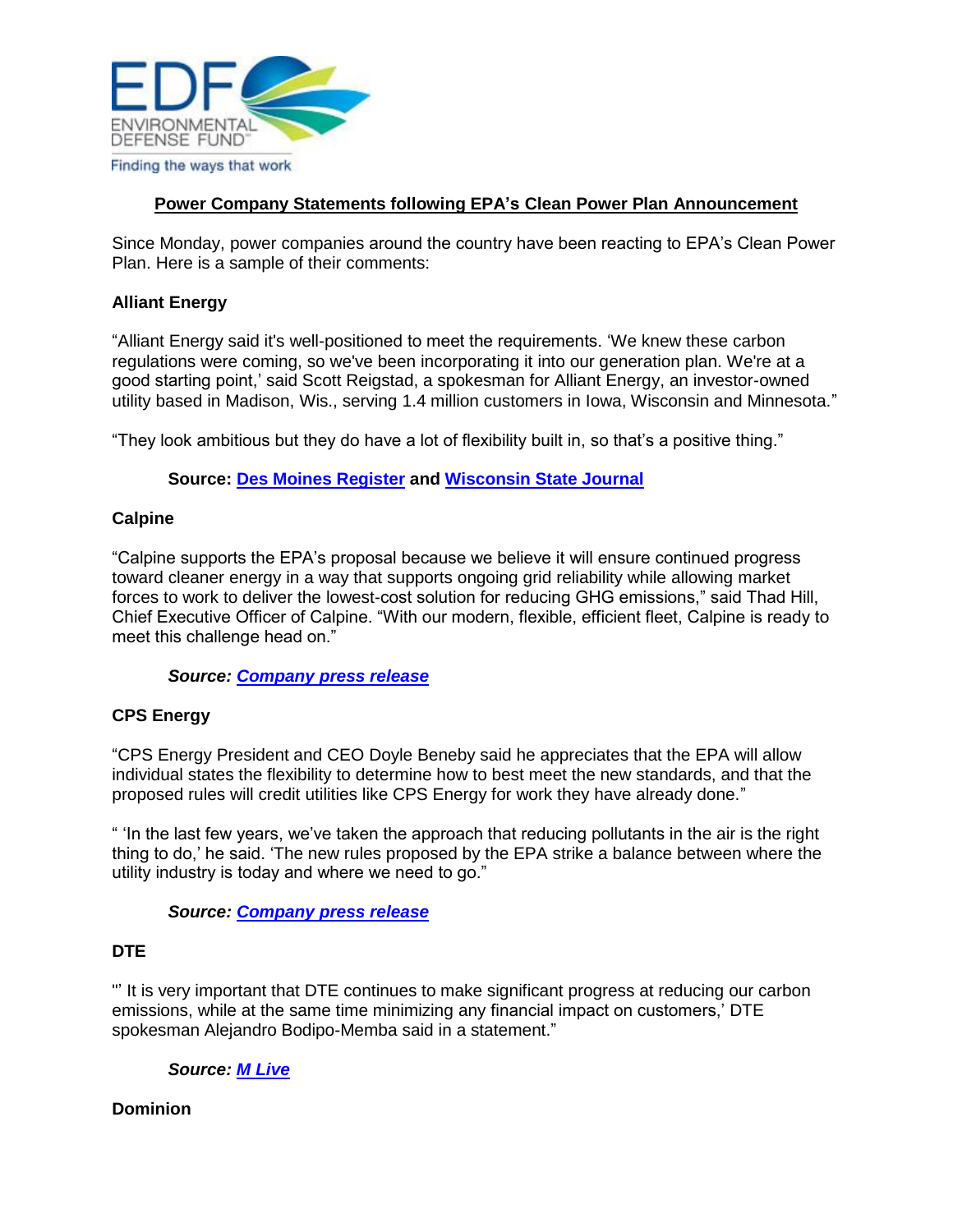" '… In principle we support the proposal to give the states flexibility to implement the guidelines in a fashion that is best for the states. We have always been committed to a diverse fuel mix for our generating units, a strategy that helps reduce costs for our customers, enhances reliability and reduces our impact on the environment,' said Dominion spokesman David Botkins."

" 'Dominion already is a low carbon producer of electricity, thanks in part of our diverse mix of generating sources. In fact, a report issues by CERES just last week showed that while we are the 10th largest producer of electricity in the United States, we rank among the lowest emitting third for carbon intensity or the amount of CO2 emitted per megawatt hour.' "

### *Source: [Times News](http://www.timesnews.net/article/9077682/dominion-analyzes-obama-power-plant-rules)*

### **El Paso Electric**

" 'We're already such a low producer of CO2 (carbon dioxide), it'll be a small impact,' said El Paso Electric Chief Executive Officer Tom Shockley."

"The proposed reductions in carbon dioxide emissions is a good idea, Shockley said."

" 'I think guarding the environment is important for all of us,' Shockley said. The Obama administration is going forward with some promises Obama made during his presidential campaign, he said. 'It will make the environment cleaner.' "

### *Source:* **[Energy Central](http://www.energycentral.com/news/en/32678783/El-Paso-Electric-in-good-shape-to-meet-CO2-reduction-plan-CEO-says)**

#### **Exelon**

" 'Our goal is to work with EPA to make sure the rule works,' said Joe Dominguez, senior vice president of Exelon Corp. 'There needs to be a pathway towards meaningful reductions.' "

### *Source: [Bloomberg](http://www.bloomberg.com/news/2014-05-22/obama-divides-power-players-with-rule-utilities-accept.html) Note: comment came before rule release*

#### **First Energy**

" 'FirstEnergy Corp.'s initial reaction to the first-ever federal guidelines on carbon dioxide emission is positive,' said Ray Evans, vice president environment and technologies."

"There is 'still a lot of detail' to be studied and analyzed, but the Akron-based utility is generally pleased by the overall direction of the federal plan to reduce carbon dioxide levels by 30 percent by 2030 ... States like Ohio will provide increased flexibility in putting together final remedies, FirstEnergy's Evans said."

"By 2015, FirstEnergy will have reduced its carbon by 25 percent from 2005 levels, he said. The utility would be on track to meet the 30 percent federal reduction, if it gets credit for plant closures since 2005, he said."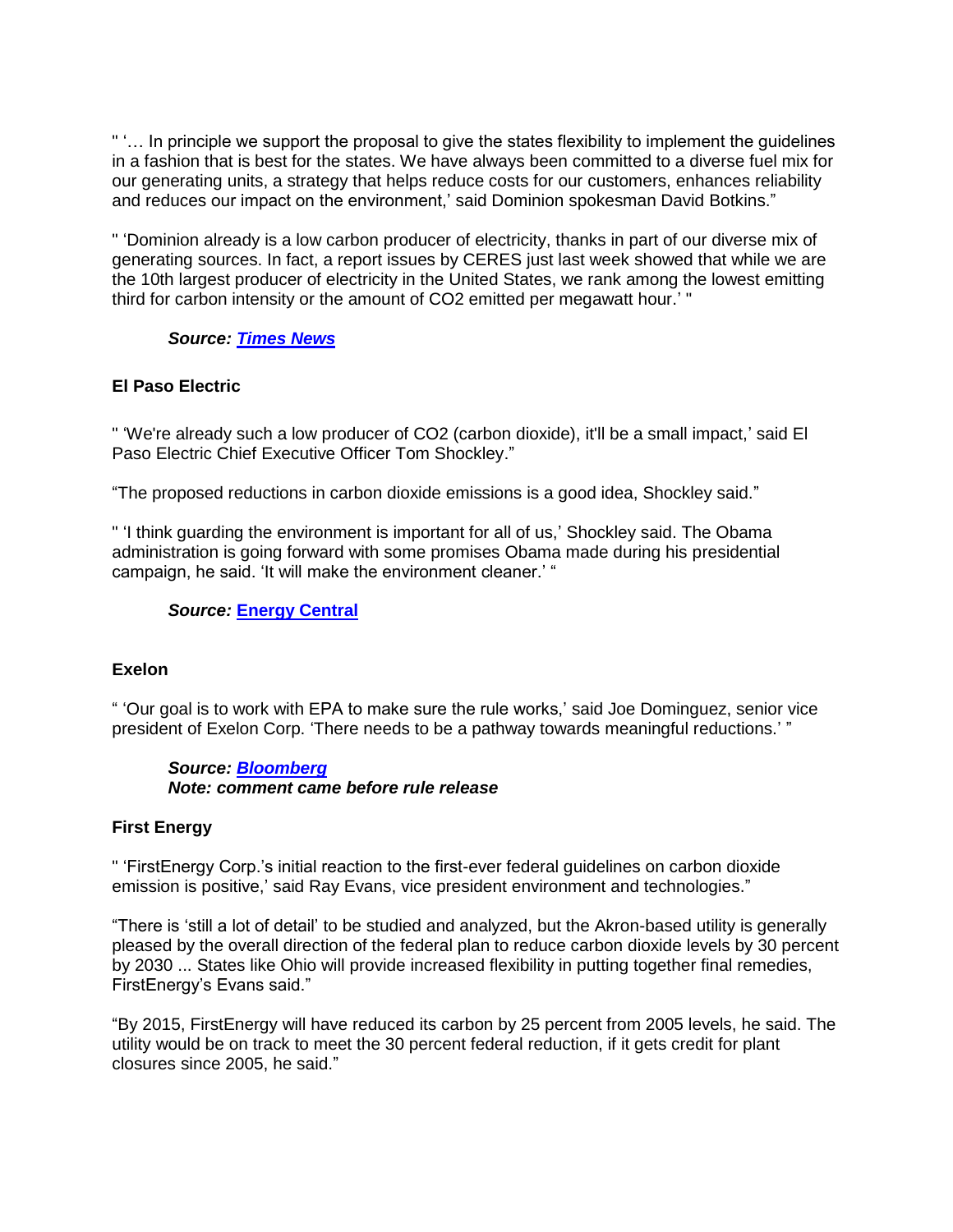" 'As proposed, the rule uses an appropriate baseline year, provides states with reasonable flexibility, and gives an adequate compliance timeline,' Stephanie Walton, a FirstEnergy spokeswoman, said in an email."

## *Source: [Akron Beacon Journal,](http://www.ohio.com/news/break-news/firstenergy-corp-says-it-is-in-good-position-to-deal-with-first-ever-federal-carbon-limits-1.492798) and [McClatchy-Tribune Regional News](http://www.renewablesbiz.com/article/14/06/firstenergy-were-ready-carbon-emission-rules)*

## **Louisville Gas and Electric Company and Kentucky Utilities Company (part of PPL)**

" 'We know we're headed in the right direction making prudent, thoughtful long-term decisions in how we generate electricity that will reduce greenhouse gas emissions moving forward,' said Paul W. Thompson, Chief Operating Officer, LG&E & KU."

" 'From investments at our power plants that generate electricity, to the wires and pipes that deliver electricity and natural gas, we want you to know what we're doing to comply with more stringent environmental regulations, while also ensuring dependable service for generations to come.' "

### *Source: Company press releases [here](http://lge-ku.com/newsroom/articles/2014/05/30/lge-and-ku-await-epa%E2%80%99s-next-greenhouse-gas-regulation) and [here.](http://lge-ku.com/newsroom/articles/2014/06/03/environmental-investments-reduce-emissions-even-further) Note: comment came before rule release*

## **Minnesota Power**

" 'We anticipated strong greenhouse gas rules and have taken early measures to transition our energy supply to a more diverse mix of sources,' Al Rudeck, Minnesota Power Vice President of Strategy and Planning, said in a statement."

" 'If the targets set forth by EPA are reasonable by allowing states like Minnesota, that took carbon emission reduction early action, to count their early emission reductions towards satisfying EPA's targets, we believe we are in a good position under our EnergyForward strategy to meet this new regulation', said Minnesota Power Executive Vice President Dave McMillan. 'We look forward to continuing our work with state regulators and further implementing a carbon emissions reduction plan that meets evolving federal and state standards without sacrificing affordability and reliability for the electricity consuming customers, businesses and industries of Northeastern Minnesota.' "

## *Source: [Company press release](http://www.mnpower.com/Content/Documents/Company/PressReleases/2014/20140602_NewsRelease.pdf)*

## **NextEra Energy**

"As a clean energy leader, NextEra Energy appreciates the shared responsibility we have to reduce greenhouse gas emissions and protect the environment, while ensuring affordable, reliable energy for our customers. At NextEra Energy, we have positioned our business to manage the opportunities and risks presented by climate change issues, while simultaneously lowering emissions."

"And for customers of Florida Power & Light Company, we have been investing billions of dollars to modernize our system, converting older, oil-fired power plants into high-efficiency energy centers that run on clean, U.S.-produced natural gas and increasing our use of emissions-free nuclear and solar energy."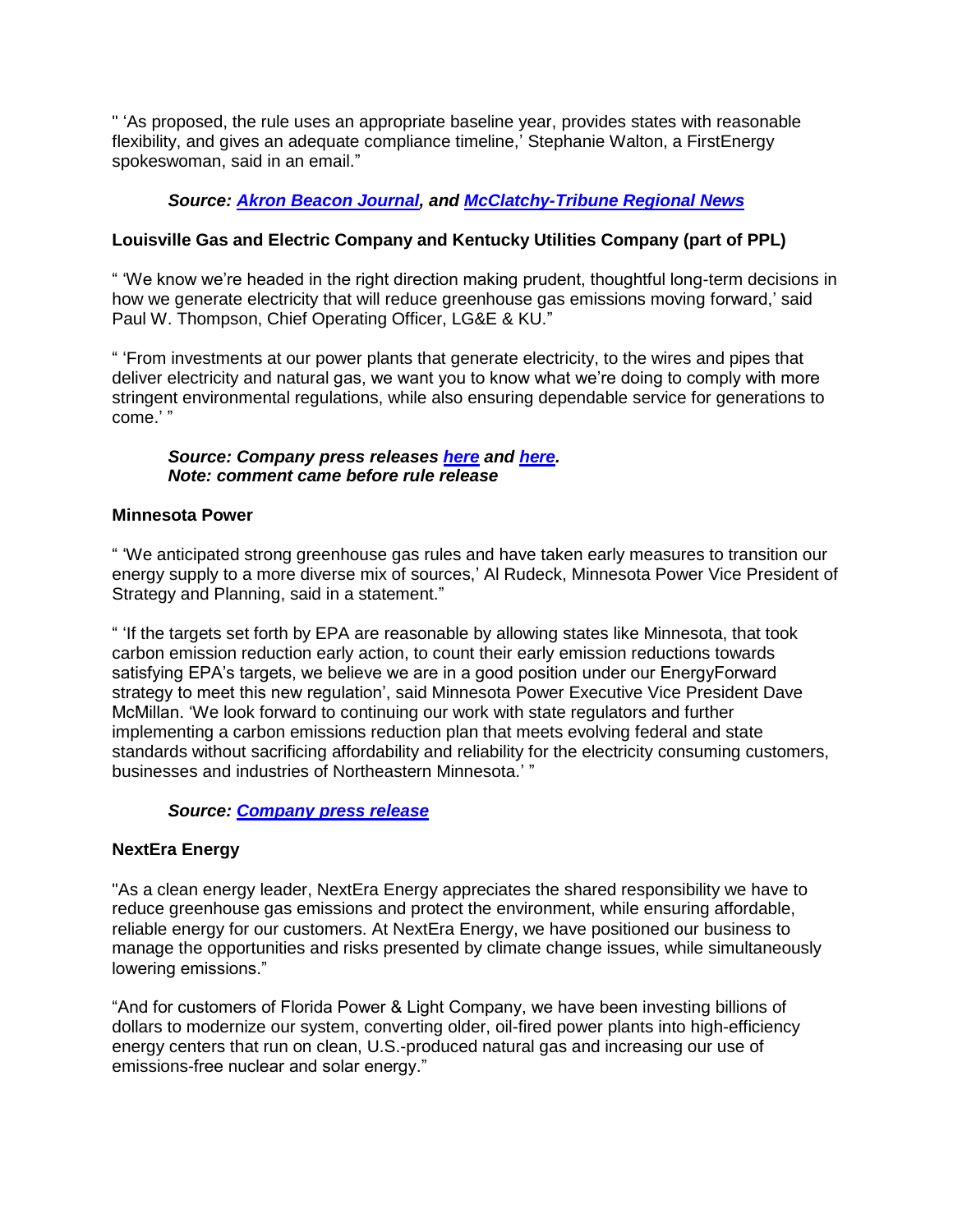"…We appreciate that EPA's plan provides for compliance flexibility in terms of enabling states to choose how they will meet their goals. We also appreciate that EPA's plan recognizes the efforts that states and companies have taken already toward balancing the needs for cleaner power, lower emissions and affordable energy."

*Source: [Company press release](http://www.nexteraenergy.com/news/contents/2014/060214.shtml)*

## **NorthWestern Energy**

"Claudia Rapkoch, a NorthWestern spokeswoman in Butte, said Monday the new rules underscore the importance of NorthWestern's current proposal to buy 11 hydroelectric dams – whose power would not be subject to the costs of restricting carbon emissions."

" 'We've known all along that this is what's coming in the form of future carbon regulation,' she said. The cost of coal-fired power the company will continue to use should be 'manageable' under the rules, if that power remains a smaller piece of the utility's electricity pie, Rapkoch added."

## *Source: [Montana Standard](http://mtstandard.com/news/state-and-regional/montanans-react-to-draft-co-reduction-rules/article_a9567964-eaed-11e3-82c3-0019bb2963f4.html)*

### **NV Energy**

"Some opponents believe the proposal is a war on coal… However, NV Energy tells News 4 they have been moving away from coal, and are reliant on natural gas and other renewable sources."

#### *Source: [News 4](http://www.mynews4.com/news/local/story/Nevada-and-the-EPAs-proposal-to-cut-carbon/iuIw7nqy10mgplElYtZ3hQ.cspx)*

## **Pacific Gas & Electric**

"We are reviewing the proposed rule and will work closely with the state of California and EPA to ensure that the final rule aligns with California's Global Warming Solutions Act and the progress made to date toward reducing greenhouse gas emissions from California's electricity mix. Ultimately, PG&E wants to ensure the rule provides flexibility to recognize the unique circumstances and emissions profiles of power companies and individual states across the country, so that we and others in our industry can continue providing safe, reliable, affordable and clean energy to our customers."

### *Source: [Utility products](http://www.utilityproducts.com/articles/elp-archives/2014/06/industry-groups-utilities-react-to-proposed-epa-power-plant-emissions-rule.html)*

### **PPL**

" 'It appears that EPA understands a single national standard isn't the most effective way to achieve emission reductions, and that some flexibility is important,' [PPL's George C.] Lewis continued."

" 'PPL is hoping that the regulation gives credit to states and companies that already have taken actions to reduce emissions, such as retiring coal-fired power plants, building or acquiring efficient natural gas-fired plants, developing renewable energy products and reducing electricity use through efficiency programs. PPL has done all of those. '"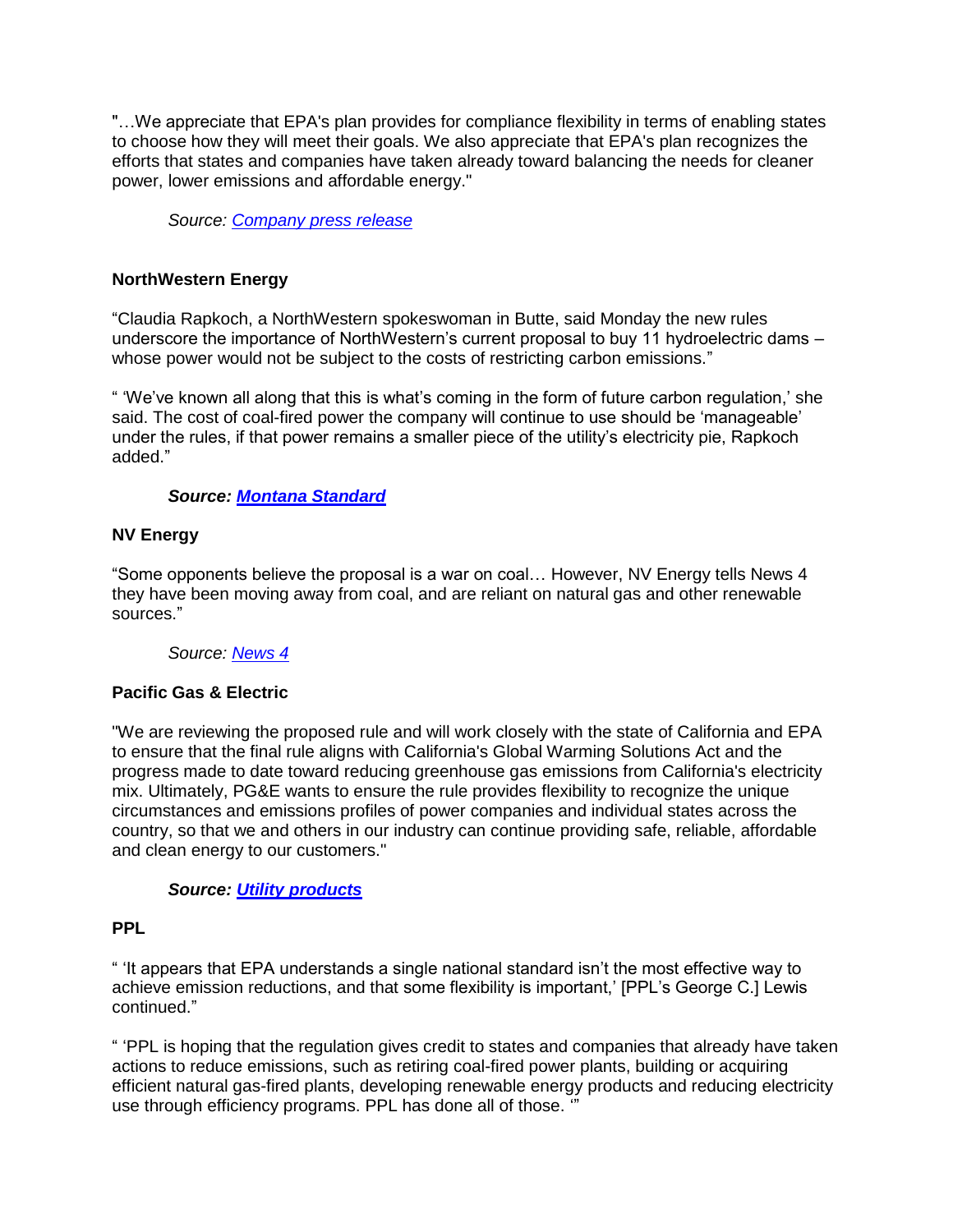## *Source: [Lancaster Online](http://lancasteronline.com/news/local/what-do-first-ever-carbon-dioxide-limits-on-power-plants/article_dfb1c856-ea93-11e3-ac8f-0017a43b2370.html)*

## **Sacramento Municipal Utility District**

" 'SMUD has shown that it's possible to establish a portfolio of zero-GHG energy resources and highly efficient natural gas power plants, along with investments in energy efficiency, to achieve reduced GHG emissions while maintaining reliable and affordable electricity service for its customers,' said SMUD General Manager and CEO Arlen Orchard."

" 'It's clear that climate change is a pressing environmental threat requiring national action to reduce carbon emissions, and we owe it to future generations to ensure the health of the planet. SMUD urges other California utilities and their industry associations to work with the governor and other state agencies to support the EPA taking strong action that includes, recognizes, and builds on what California has already done to begin reducing carbon emissions, including the implementation of AB 32, the Global Warming Solutions Act, the state's cap and trade carbon trading program, and our investments in renewable energy, energy efficiency, and other carbonreduction efforts.' "

#### *Source: [Company press release](https://www.smud.org/en/about-smud/news-media/news-releases/2014/2014-06-02-EPA-Rule-111d.htm)*

### **Southern California Edison**

"We believe that addressing climate change through greenhouse gas (GHG) reductions in a balanced and responsible manner is an important public policy goal.

"California is a national leader in reducing carbon emissions through a market-based system. Southern California Edison has been a leader in implementing the policies and programs of the State of California to reduce GHG emissions through broad-based energy efficiency programs, support of electric vehicle adoption, and commitment to meeting the 33 percent renewable energy standard through solar, wind and other clean energy sources.

"Actions of this type by one state alone will not reverse the global path of increased GHG emissions, but they can provide leadership through large-scale examples. We support action at the national level to move in a similar direction, with lessons learned from the California experience, and proper regulatory credit given to those who have taken early action."

### *Source: [Company press release](http://newsroom.edison.com/releases/edison-international-responds-to-epas-regulation-to-control-power-plant-emissions)*

#### **Tucson Electric Power**

"Tucson Electric Power is in favor of states being able to make their own emissions reductions plans. We think that there should be a range of actions that can be taken by utilities – including actions that are already in progress that would reduce emissions… And we think the compliance targets and deadlines should be achievable while minimizing cost to the customer."

#### *Source: [Arizona Public Media](https://news.azpm.org/p/nat-enviro-news/2014/6/2/36622-epa-az-has-to-cut-emissions-by-half-from-power-plants/)*

**TVA**